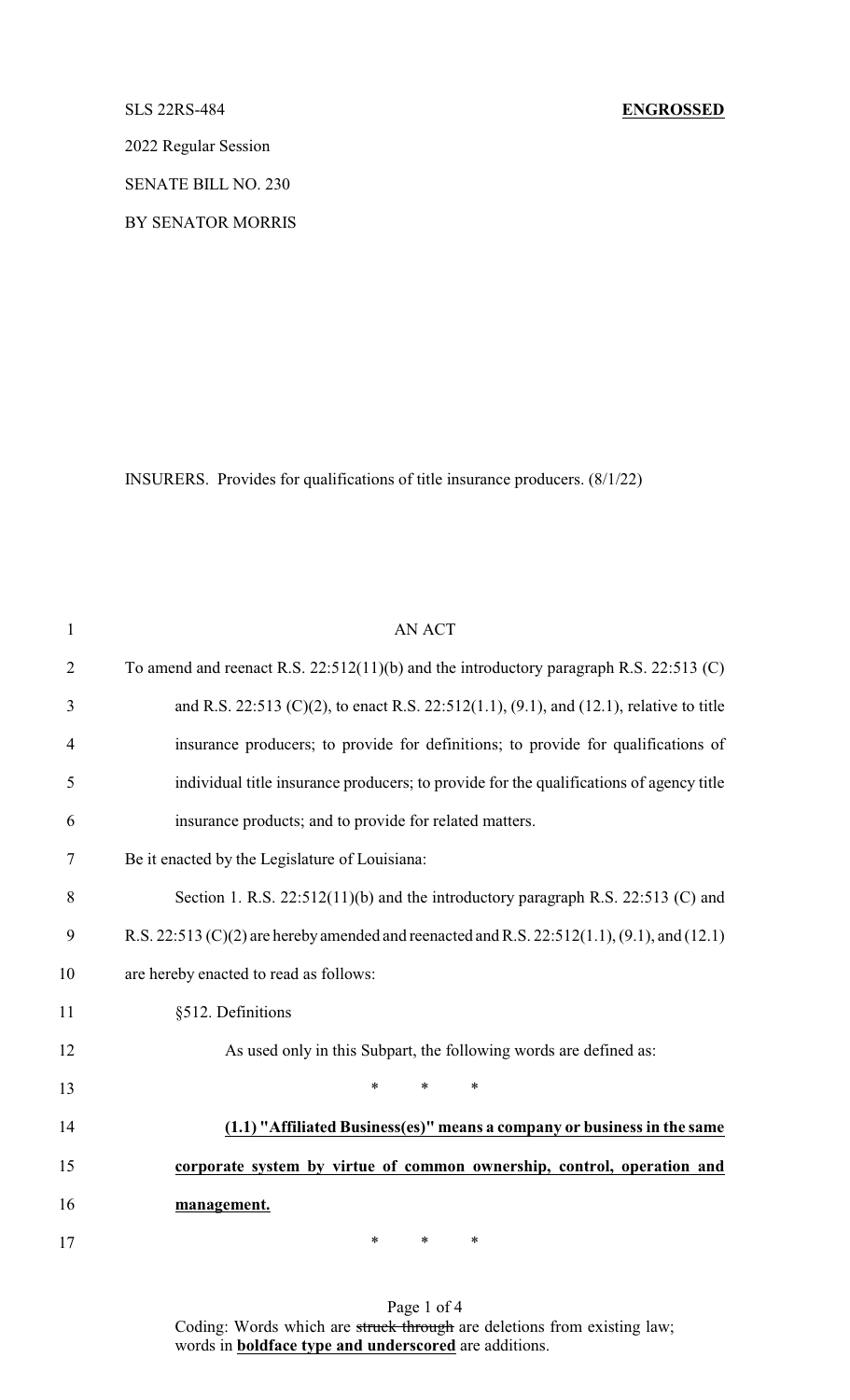| $\mathbf{1}$   | (9.1) "Full-time Employee" shall mean an individual with an                           |
|----------------|---------------------------------------------------------------------------------------|
| $\overline{2}$ | employment or independent contractor relationship with an agency producer             |
| 3              | in which the individual provides full-time availability to the agency producer        |
| 4              | with whom the relationship exists and whose employment or contract                    |
| 5              | relationship is exclusive to the agency producer and the agency producer's            |
| 6              | affiliated businesses.                                                                |
| 7              | $\ast$<br>$\ast$<br>$\ast$                                                            |
| 8              | $\ast$<br>*<br>$\ast$<br>(11)(a)                                                      |
| 9              | (b) "Agency title insurance producer" or "agency producer" shall mean a               |
| 10             | business entity appointed to represent a title insurer, whose principal place of      |
| 11             | business is physically located in this state, or and who has designated a resident    |
| 12             | Hicensed individual producer licensed for the line of title employed by the business  |
| 13             | entity as responsible for complying with the requirements of this Section. insurance  |
| 14             | laws, rules and regulations of this state.                                            |
| 15             | $\ast$<br>$\ast$<br>$\ast$                                                            |
| 16             | (12.1) "Principal place of business" means the place from which the                   |
| 17             | officers or other principals of an agency title insurance producer direct, control,   |
| 18             | and coordinate the entity's business activities.                                      |
| 19             | ∗<br>*<br>∗                                                                           |
| 20             | §513. Title insurers and producers; qualifications                                    |
| 21             | $\ast$<br>$\ast$<br>∗                                                                 |
| 22             | C. The qualifications for each an agency title insurance producer shall be as         |
| 23             | follows:                                                                              |
| 24             | $\ast$<br>$\ast$<br>∗                                                                 |
| 25             | (2) Shall employ designate at least one licensed resident individual producer         |
| 26             | licensed for the line of title designated with responsibility for ensuring compliance |
| 27             | with the requirements of this Section. The designated resident producer shall have    |
| 28             | a degree of affiliation with the entity, such as an ownership interest or a role as   |
| 29             | an officer, director, employee, or other relationship sufficient to cause or          |

Page 2 of 4 Coding: Words which are struck through are deletions from existing law; words in **boldface type and underscored** are additions.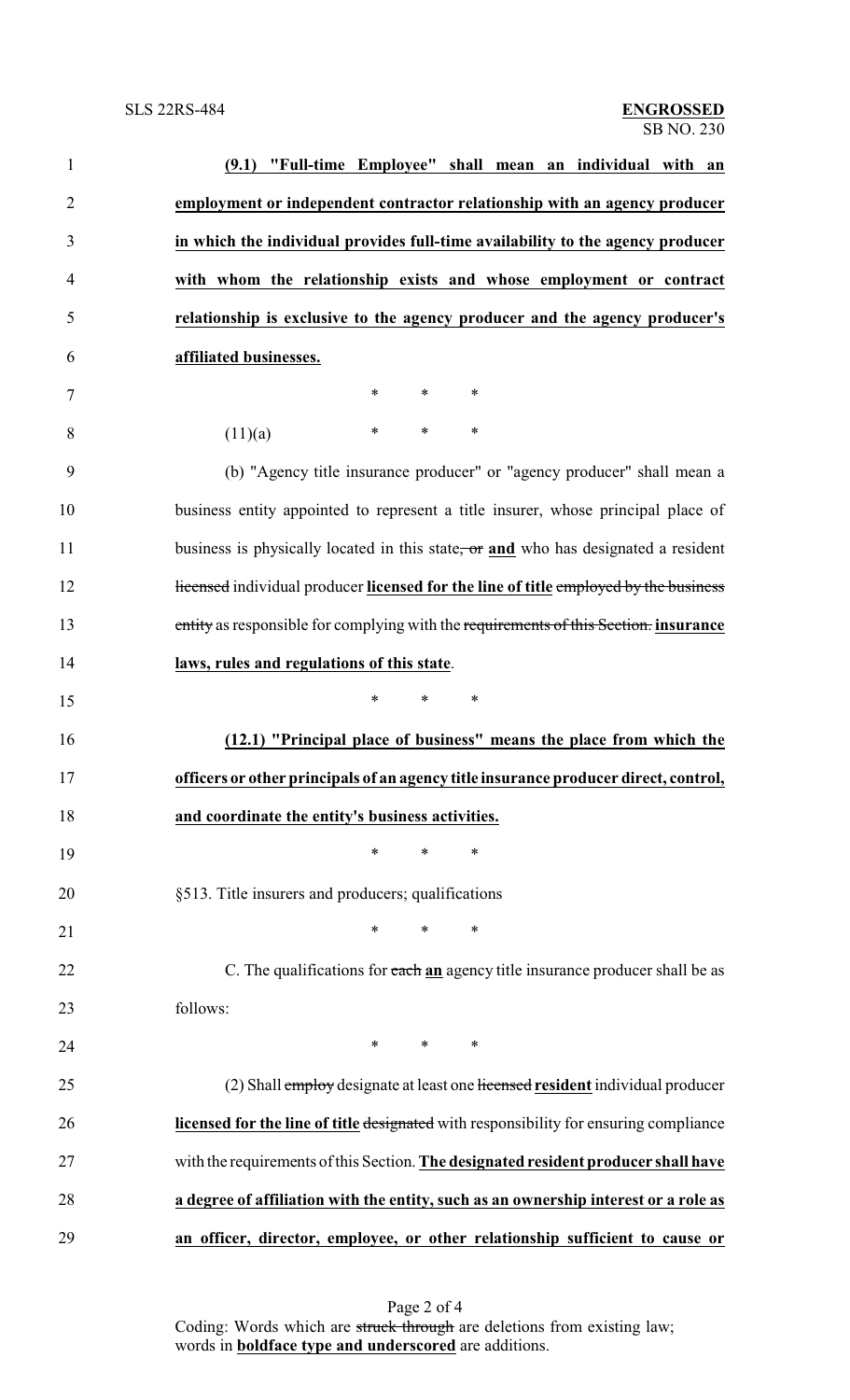| influence the entity's compliance with the applicable insurance laws, rules, and |        |        |   |  |  |  |
|----------------------------------------------------------------------------------|--------|--------|---|--|--|--|
| regulations of this state.                                                       |        |        |   |  |  |  |
|                                                                                  | $\ast$ | $\ast$ | * |  |  |  |

The original instrument was prepared by Beth O'Quin. The following digest, which does not constitute a part of the legislative instrument, was prepared by Thomas L. Tyler.

### DIGEST SB 230 Engrossed 2022 Regular Session Morris

Present law provides definitions for title insurance.

Proposed law retains present law but adds a "full-time employee" is an individual with an employment or independent contractor relationship with an agency producer in which the individual provides full-time availability to the agency producer with whom the relationship exists and whose employment or contract relationship is exclusive to the agency producer and the agency producer's affiliated businesses.

Proposed law defines "affiliated business" as a company or business in the same corporate system by virtue of common ownership, control, operation and management.

Present law provides a definition of "agency title insurance producer" or "agency producer" is a business entity that is appointed to represent a title insurer that has a principal place of business located in this state, or is a licensed producer that is employed by the business entity and is responsible to comply with the requirements of present law.

Proposed law changes the provision from a designated licensed individual producer employed in state and is a designated licensed producer employed by the business that must comply with this section to a designated resident producer that has a license and must comply with present law.

Proposed law provides a "principal place of business" is the place the officers or other principals of the agency title insurance producer direct, control, and coordinate business activities.

Present law requires qualifications for a title insurance producer to include a high school diploma, a diploma for completion of a home study program, or a high school equivalency diploma after passing the test.

Proposed law retains present law but adds a college or post graduate degree.

Present law requires qualifications for an agency title insurance producer that requires the producer to be licensed and to comply with present law.

Proposed law changes a title insurance producer is licensed to a title insurance producer is a resident with a license. Requires the resident producer have an affiliation with the business, like an ownership interest or a role that is sufficient to cause or to influence the business to comply with the laws of this state.

Effective August 1, 2022.

(Amends R.S. 22:512(11)(b), and (C)(intro para),(C)(2); adds R.S. 22:512(1.1), (9.1) and  $(12.1)$ 

Page 3 of 4 Coding: Words which are struck through are deletions from existing law; words in **boldface type and underscored** are additions.